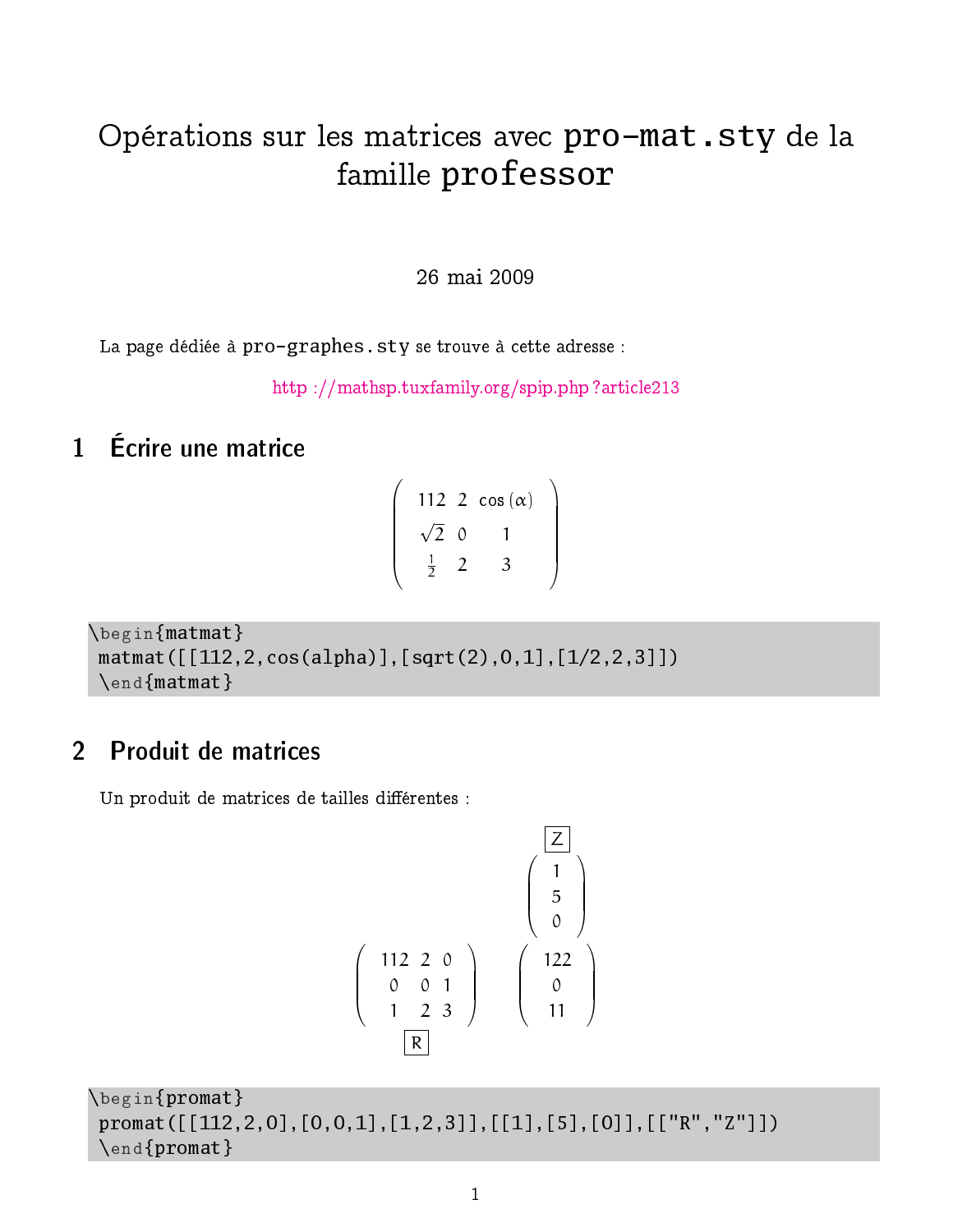Un carré de matrice carré avec l'option trigo...

$$
\begin{pmatrix}\n & & & & & \boxed{R} \\
 & & & & & & \\
 & & \sin(\theta) & -(\sin(\theta)) & 0 \\
 & & & \sin(\theta) & \cos(\theta) & 0 \\
 & & & \sin(\theta) & \cos(\theta) & 0 \\
 & & & 0 & 1\n\end{pmatrix}
$$
\n
$$
\begin{pmatrix}\n\cos(2\theta) & -(\sin(2\theta)) & 0 \\
\sin(2\theta) & \cos(2\theta) & 0 \\
 & & 0 & 1\n\end{pmatrix}
$$
\n
$$
\begin{pmatrix}\n\cos(2\theta) & -(\sin(2\theta)) & 0 \\
\sin(2\theta) & \cos(2\theta) & 0 \\
 & 0 & 0 & 1\n\end{pmatrix}
$$

```
\begin{promat}
promat([[cos(theta),-sin(theta),0],[sin(theta),cos(theta)
   ,0],[0,0,1]],[cos(theta),-sin(theta),0],[sin(theta),cos(theta),0],[0,0,1]],[["R","R","R^2"],trigo])
\end{promat}
```
Un produit de matrices de même taille sans option :

$$
\left(\begin{array}{c}\n1 & 4 & 0 \\
5 & 6 & 0 \\
0 & 0 & 1 \\
1 & 2 & 3\n\end{array}\right)\n\left(\begin{array}{c}\n1 & 4 & 0 \\
5 & 6 & 0 \\
0 & 0 & 1 \\
1 & 16 & 3\n\end{array}\right)
$$

\begin{promat} promat([[1,2,0],[0,0,1],[1,2,3]],[[1,4,0],[5,6,0],[0,0,1]],[[]]) \end{promat}

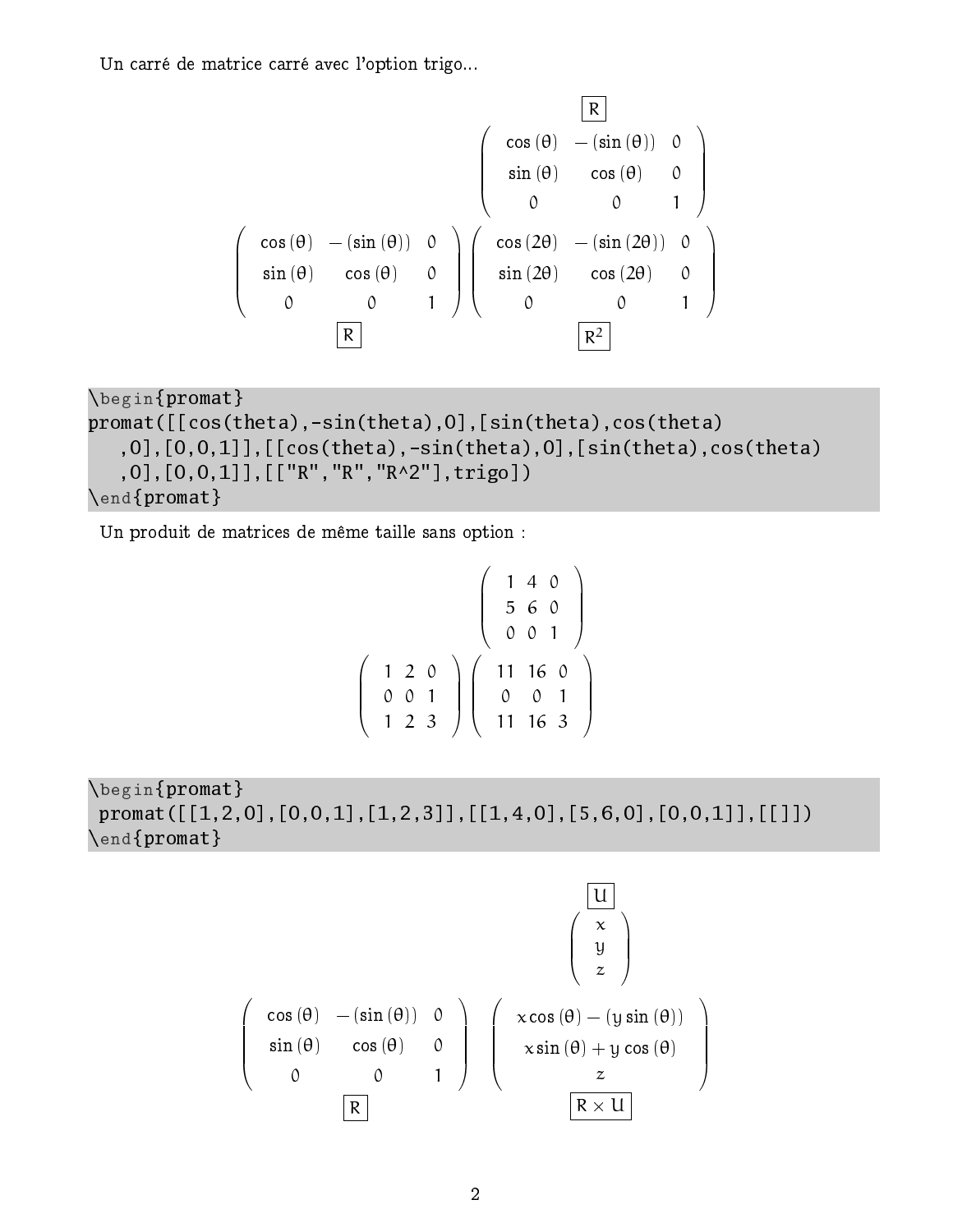```
\begin{promat}
promat([[cos(theta),-sin(theta),0],[sin(theta),cos(theta)
   ,0],[0,0,1]],[[x],[y],[z]],[["R","U","R\\times U"]])
\end{promat}
```
#### 3 Calcul de déterminant

Un calcul de déterminant sans factorisation :

 $\begin{vmatrix} \cos(\theta) & -(\sin(\theta)) & 0 \end{vmatrix}$  $\begin{vmatrix} \sin(\theta) & \cos(\theta) & 0 \end{vmatrix}$  $\overline{\phantom{a}}$  $\overline{\phantom{a}}$  $\overline{\phantom{a}}$ 0 0  $\vert$  = 1  $\begin{array}{c} \hline \end{array}$ 

\begin{detmat}  $d$ etmat( $[$ [cos(theta),-sin(theta),0],[sin(theta),cos(theta) ,0],[0,0,1]],[]) \end{detmat}

Un autre calcul avec résultat factorisé :

$$
\begin{vmatrix} 1-t & 2 & 0 \\ 1 & 2-t & 0 \\ 0 & 0 & 1-t \end{vmatrix} = -((t-3)t(t-1))
$$

\begin{detmat}  $d$ etmat( $[[1-t,2,0],[1,2-t,0],[0,0,1-t]],$ [factor]) \end{detmat}

#### 4 Inverse d'une matrice

Des calculs d'inverse :

$$
\begin{pmatrix} 1 & -2 & 3 \ 1 & 0 & 0 \ 0 & 0 & 1 \end{pmatrix}^{-1} = \begin{pmatrix} 0 & 1 & 0 \ \frac{-1}{2} & \frac{1}{2} & \frac{3}{2} \\ 0 & 0 & 1 \end{pmatrix}
$$

\begin{invmat}  $invmat([[1,-2,3],[1,0,0],[0,0,1]])$ \end{invmat}